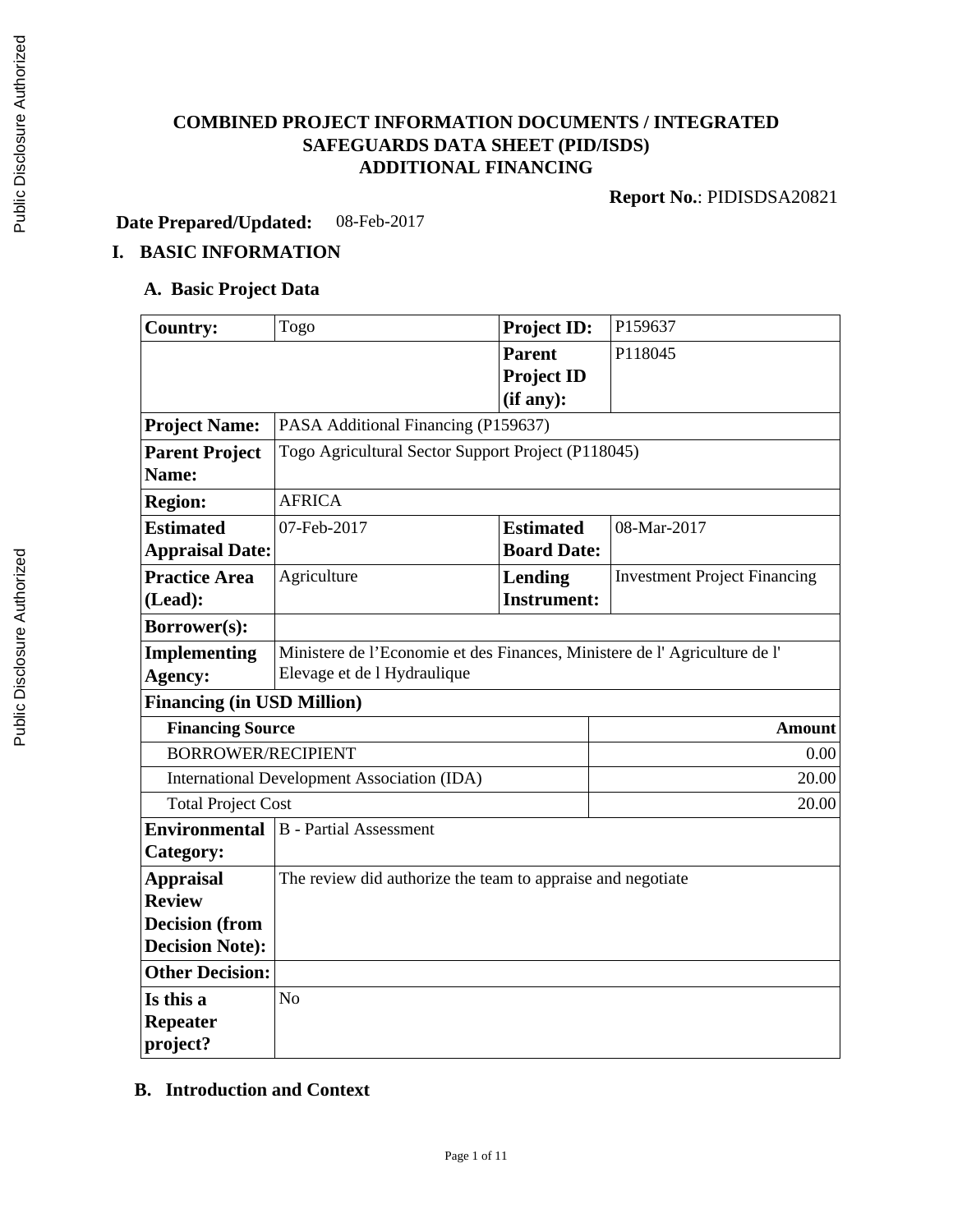#### **Country Context**

Togo is a small country in West Africa with a population of almost 7.3 million people (2016). The demographic growth rate is about 2.8%. Poverty remains widespread in the country even though national poverty rates declined from 58.7% in 2011 to 55.1% in 2015. Poverty is mostly a rural phenomenon with 69% of rural households living below the poverty line in 2015. Moreover, female-headed households have higher poverty rates than those headed by males (57.5% against 55% in 2015).

Togo $\geq$  (seconomy has been growing at an average rate of about 5% over the past five years. Growth in 2015 reached 5.3%, and per capita growth about 2.5%. The major growth contributor in 2015 was the secondary sector (2%) due to the performance of extractive and manufacturing industries, followed by the service sector (2%) resulting from increased trading volumes at the Lom $\tilde{A}$ © sea port and the Lom $\tilde{A}$ © International Airport. Growth has also been significant albeit volatile in the agricultural sector, ranging between 0% in 2013, to 14% in 2014, and 2% in 2015. The building and public works sector comprises only 7% of the GDP, but its growth rate has been the highest, reaching 15.5% in 2015. GDP is projected to grow at 5% in 2016 and 2017, and 5.3% in 2018. Over the medium term, the government plans to scale up investment in the agricultural sector to enhance agricultural productivity, accelerates the processing of agricultural products, and undertake reforms to make the investment climate more attractive. Inflation is projected to be contained at less than 3% during the next three years. Overall, the key development challenges for Togo, as stated in the country $\triangleright$  (s poverty reduction strategy, include: (i) developing sectors with strong growth potential; (ii) strengthening economic infrastructure; (iii) developing human capital, social safety nets, and employment; (iv) strengthening governance; and (v) promoting a more balanced, participatory, and sustainable development.

In 2015,  $\text{Topo}\rightarrow$  (sagricultural sector employed two thirds of the population and accounted for about 30% of GDP. However, the sector mainly comprises subsistence farming, which follows traditional practices and is subject to the vagaries of climate and price fluctuations. Yields of food crops have been consistently low and the performance of the main export crops (cotton, coffee and cocoa) has been deteriorating. Meat and fish production is also low and the country depends on massive imports to make up for its food deficit. The extremely limited rural infrastructure is poorly maintained and constitutes a major constraint to growth. Economic studies show that agriculture will remain a key source of growth and employment in Togo for the foreseeable future. As such, satisfactory growth in this sector is expected to have a strong effect on poverty reduction. The Togo CAADP/ECOWAP Compact estimates that a 1 percent growth of agricultural GDP would lead to a 2 percent reduction in the incidence of poverty at the national level.

#### **Sectoral and institutional Context**

Agro-climatic conditions in Togo are generally favorable for agriculture. The country benefits from a natural deep water port, which facilitates trade and serves as a hub for the sub-region. The agricultural sector has the greatest potential to directly increase the income of the poor. On-farm productivity is still very low (with little use of inputs, and traditional production methods and farm equipment), and the irrigation potential remains largely untapped. Access to financing is limited outside the cotton system. The main food crops are cereals (maize, sorghum, millet, rice), tubers (cassava, yams) and legumes (cowpeas, soybeans), all of which roughly contribute to two thirds of the agricultural GDP. Animal protein production (meat and fish) is low, covering only 65 percent of the needs in meats, and less than 50 percent for fish. The balance is imported,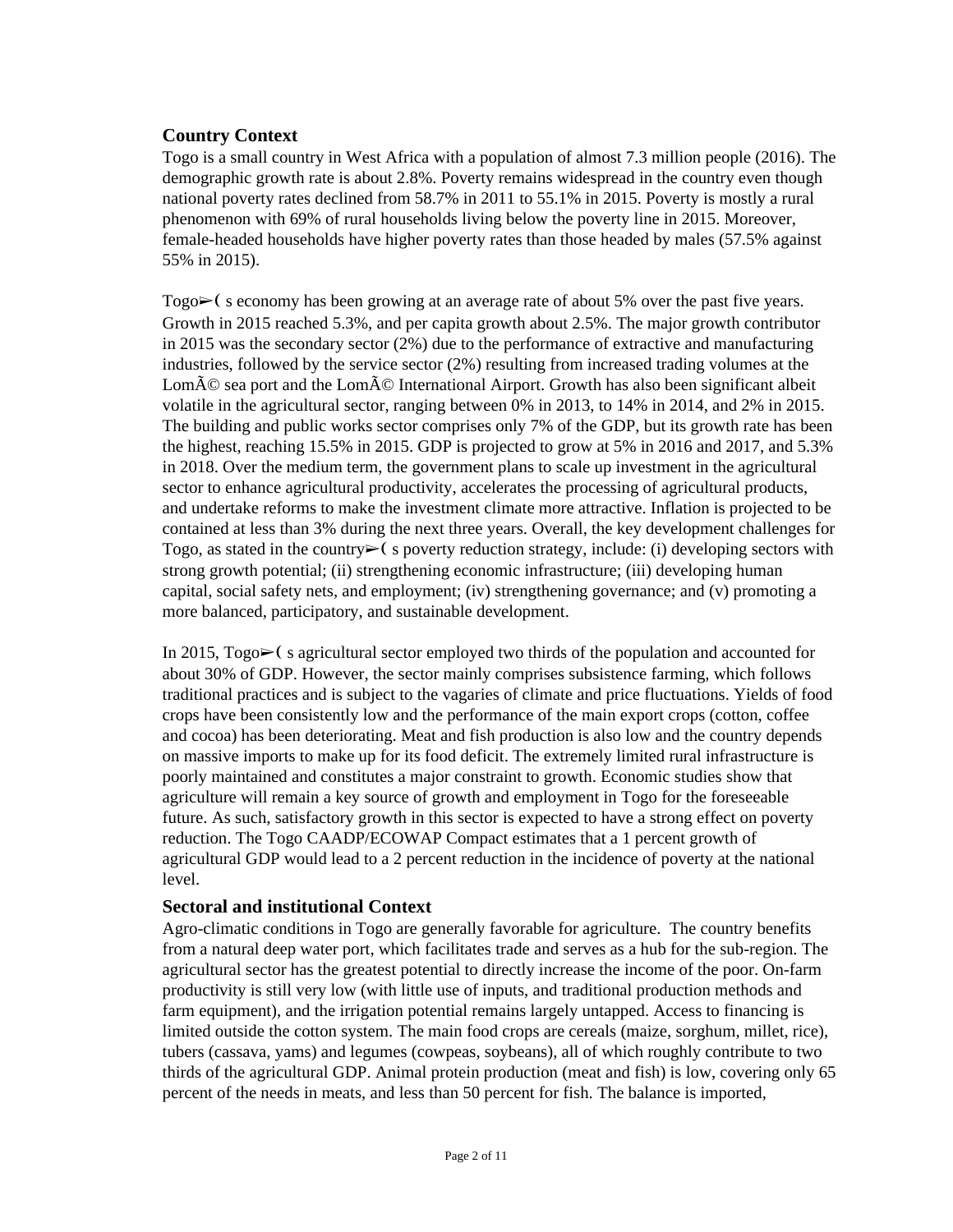generating significant needs for hard currency. These needs would be even larger if  $Togo \rightarrow (s$ consumption of meat and fish were to increase and reach the average of other countries in the region. In the absence of increased supply of domestic animal food products, and with demand for animal products expected to rise with urban incomes, demand for imported animal products is likely to explode. This will inevitably exert further pressure on already negative agricultural and overall trade balances.

Agriculture in Togo suffers from low productivity, shortages of key inputs, and poor agricultural support services. Output growth has been mainly due to the increase in cultivated acreage rather than due to any noticeable improvement in productivity. A recent analysis (Systematic Country Diagnostic, 2016) identified key sector constraints as: (a) weak extension services and limited agricultural research capacity, limiting generation, dissemination and adoption of new technologies; (b) limited access to rural credit, which also prevents farmers from acquiring improved seeds and fertilizers; (c) inadequate rural infrastructure, and problematic access to water for agricultural production purposes. Overall agriculture performance has been unsatisfactory due to: (i) a weak institutional network that fails to promote change in agricultural production methods; (ii) poor agricultural infrastructure maintenance services; and (iii) insufficient and inappropriate budgetary allocation to agriculture.

The Government of Togo considers the agricultural sector as the key engine of economic growth. Its overall objective is to transform agriculture into a more competitive sector, using efficient production techniques and well trained, dynamic and professional farmers and farmer organizations, while integrating conservation of the environment, adaptation to climate change and sustainable management of natural resources. The government has recently produced a new agricultural sector policy document (Document de Politique Agricole 2015-2030), which stresses the need for the sector to be equitable, integrate gender concerns and support vulnerable poor rural households. This AF has been designed to take into account institution and capacity building needs in the sector, gender concerns, climate change adaptation, citizen engagement and job creation.

#### **C. Proposed Development Objective(s)**

#### **Original Project Development Objective(s) - Parent**

The objectives of the Project are to (i) rehabilitate and reinforce productive capacities among targeted beneficiaries across Selected Value Chains, and (ii) foster an enabling environment for the development of the agricultural sector, in the Recipient's territory.

Project Beneficiaries (within all five administrative regions of Togo)

- 1) 60,000 crop farmers
- 2) 13,000 animal herders
- 3) 1,600 fish producers
- 4) 500 fish merchants

5) 650,000 households raising poultry and/or small ruminants will benefit from dedicated animal vaccination campaigns

#### PDO Level Results Indicators

- 1) Farm output subject to project supported post-harvest value-adding schemes (rice,corn);
- 2) Increase of crop (coffee, cocoa) and continental fisheries output, and of livestock population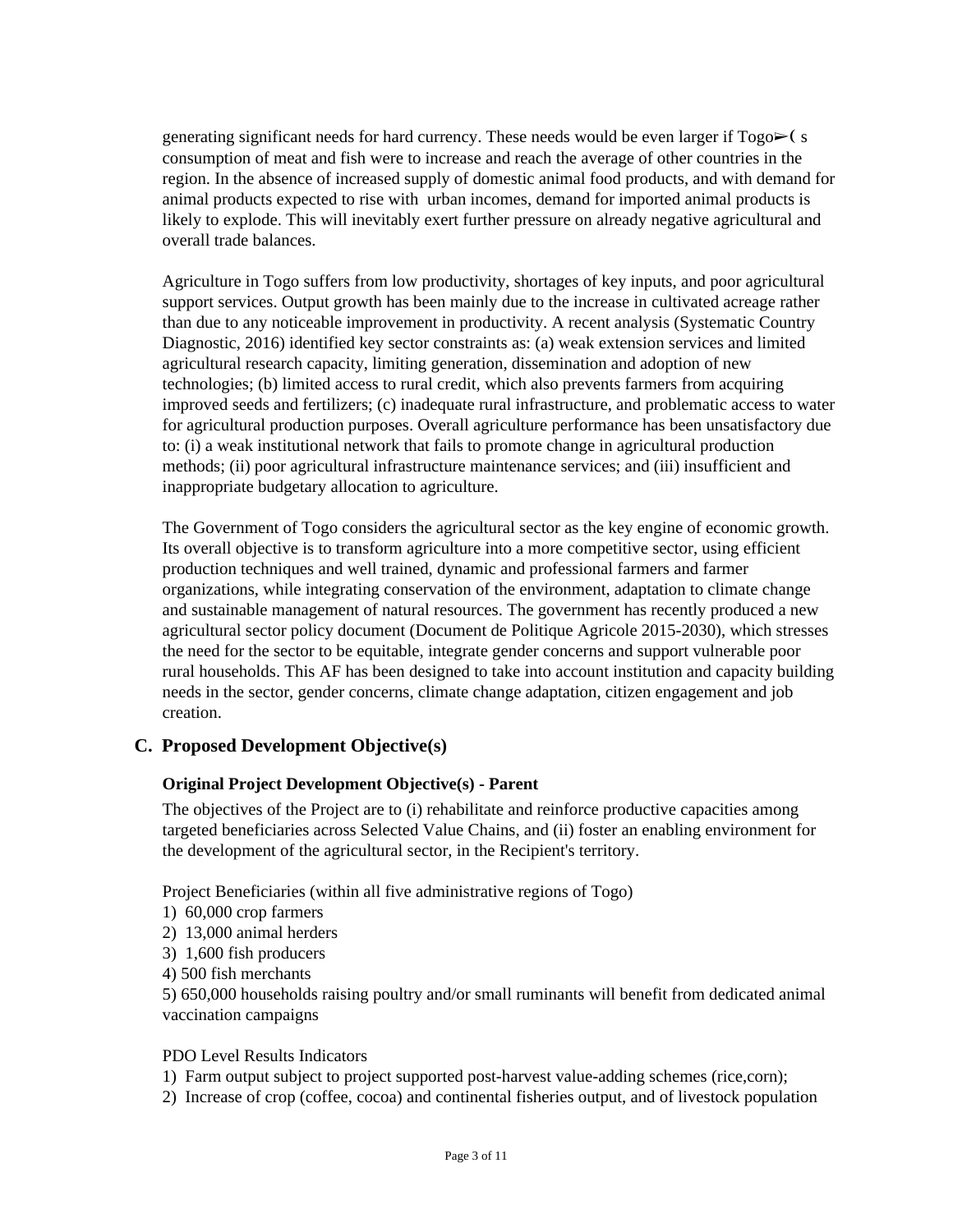(small ruminants, poultry) among project beneficiaries;

- 3) Rates of PNIASA financial execution (for PASA, PADAT and WAAPP altogether) and;
- 4) Number of direct beneficiaries.

#### **Key Results**

Key Results Indicators

1) Farm output subject to project supported post-harvest value-adding schemes (rice,corn);

2) Increase of crop (coffee, cocoa) and continental fisheries output, and of livestock population (small ruminants, poultry) among project beneficiaries;

- 3) Rates of PNIASA financial execution (for PASA, PADAT and WAAPP altogether) and;
- 4) Number of direct beneficiaries.

#### **D. Project Description**

The AF will complete, consolidate and expand project activities and project restructuring will increase funding for each of the components. However the primary focus of the AF will be to : (i) scale up the promotion of strategic food crops (rice), export crops (coffee, cocoa) and fish farming with a special focus on productivity increase, quality improvement, access to markets and institutional support to the targeted value chains; (ii) provide further support to the livestock subsector with an emphasis on commercial animal husbandry and processing of animal products; (iii) consolidate the institutional support to the Ministry of Agriculture with a particular emphasis on capacity building of regional entities and autonomous departments under the Ministry; and (iv) foster sustainable management of financial instruments set up under the initial project in order to promote increased private sector investment and upgrading of existing micro projects into SMEs to create more jobs, especially for youth and women.

#### **Component Name**

Component 1: Promotion of strategic food crops, export crops and freshwater fish production

#### **Comments (optional)**

This component covers food crops, export crops, and fish production. The overall output of the component is improved productivity and value-added of key commodities chosen for their growth potential and poverty reduction impact. The AF will put more emphasis on (i) increased productivity; (ii0 improved quality standards; and (iii) better access to market for the targeted commodities.

#### **Component Name**

Component 2. Support for livestock sub-sector development

#### **Comments (optional)**

Activities under component 2 will focus on three critical areas : (i) support to animal health and disease control programs (country-wide de-worming and vaccinations campaigns), using a sustainable mechanism for vaccine procurement and administration already developed in Togo and enhanced control of the inputs supply chains; (iii) promote the development of commercial animal farms through training, technical support and provision of small grants; and (iii) provide support for processing and increased access to markets for animal products as the average number of animals per producer has increased as a result of project support leading sometimes to difficulties in marketing the surplus

#### **Component Name**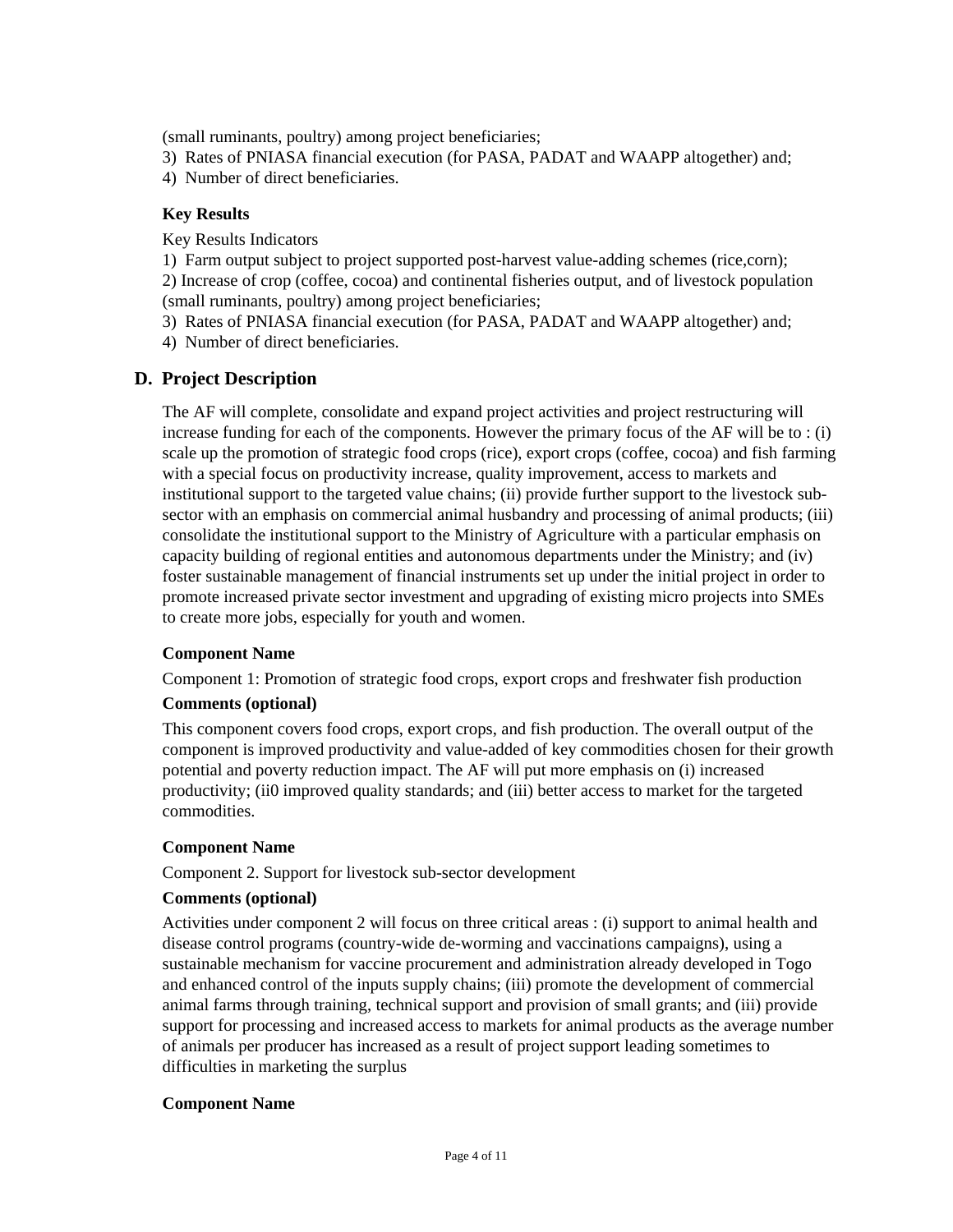Component 3: Support for capacity building and sector coordination

## **Comments (optional)**

The objective of this component is to further strengthen the capacity of MAEP to coordinate the implementation of the project and manage other PNIASA investments. It will lead to an increase of the physical and financial execution rate of sound agricultural investments in the country.

## **E. Project location and salient physical characteristics relevant to the safeguard analysis (if known)**

The project will be active in the five Togolese regions: Maritime, Plateaux, Centrale, Kara and Savanes.

## **F. Environmental and Social Safeguards Specialists**

Abdoul Wahabi Seini (GSU01)

## **II. Implementation**

## **Institutional and Implementation Arrangements**

The proposed AF does not foresee any significant changes in terms of implementation arrangements. The General Secretariat of MAEP will bear the overall responsibility for PNIASA coordination. It will delegate the operational responsibility of the Project to one senior staff, competitively selected for this position. In collaboration with the Directorate in charge of planning and the Directorate in charge of financial affairs, this MAEP coordination team (PASA Delegated Operational Coordination - DOC) will be in charge of the fiduciary aspects, planning, progress reporting, and the overall management of the project. The operational execution of project activities will rest with delivery agencies, including MAEP  $\triangleright$  (s directorates and agencies, service delivery partners, producer organizations and NGOs.

Like under the parent project, an Inter-ministerial Steering Committee (CIPS), chaired by the Minister for Agriculture, Livestock and Fisheries, will oversee the overall PNIASA implementation, including activities financed from this project. The Technical Steering Committee for the Agricultural Sector (CTP), chaired by the General Secretary of MAEP, will: (i) monitor the developments and progress in the agricultural sector, (ii) facilitate dialogue with technical and financial partners for the implementation of the sector program and projects, (iii) monitor and coordinate all partners involved in PNIASA implementation, and (iv) review and approve the annual work plans for the Project and provide recommendations for improvement; (v) review and approve technical and financial reports on Project implementation, before their submission to CIPS; and (vi) organize Project performance reviews.

Concerning monitoring and evaluation, implementation progress will be assessed during biannual joint supervision missions. Surveys will be conducted every year in all the five regions.

|                                          |     | <b>Safeguard Policies Triggered? Explanation (Optional)</b>                                                                         |
|------------------------------------------|-----|-------------------------------------------------------------------------------------------------------------------------------------|
| Environmental<br><b>Assessment OP/BP</b> | Yes | As the initial project the ongoing Additional Financing aims at<br>supporting the construction of small infrastructure (warehouses) |

## **III.Safeguard Policies that might apply**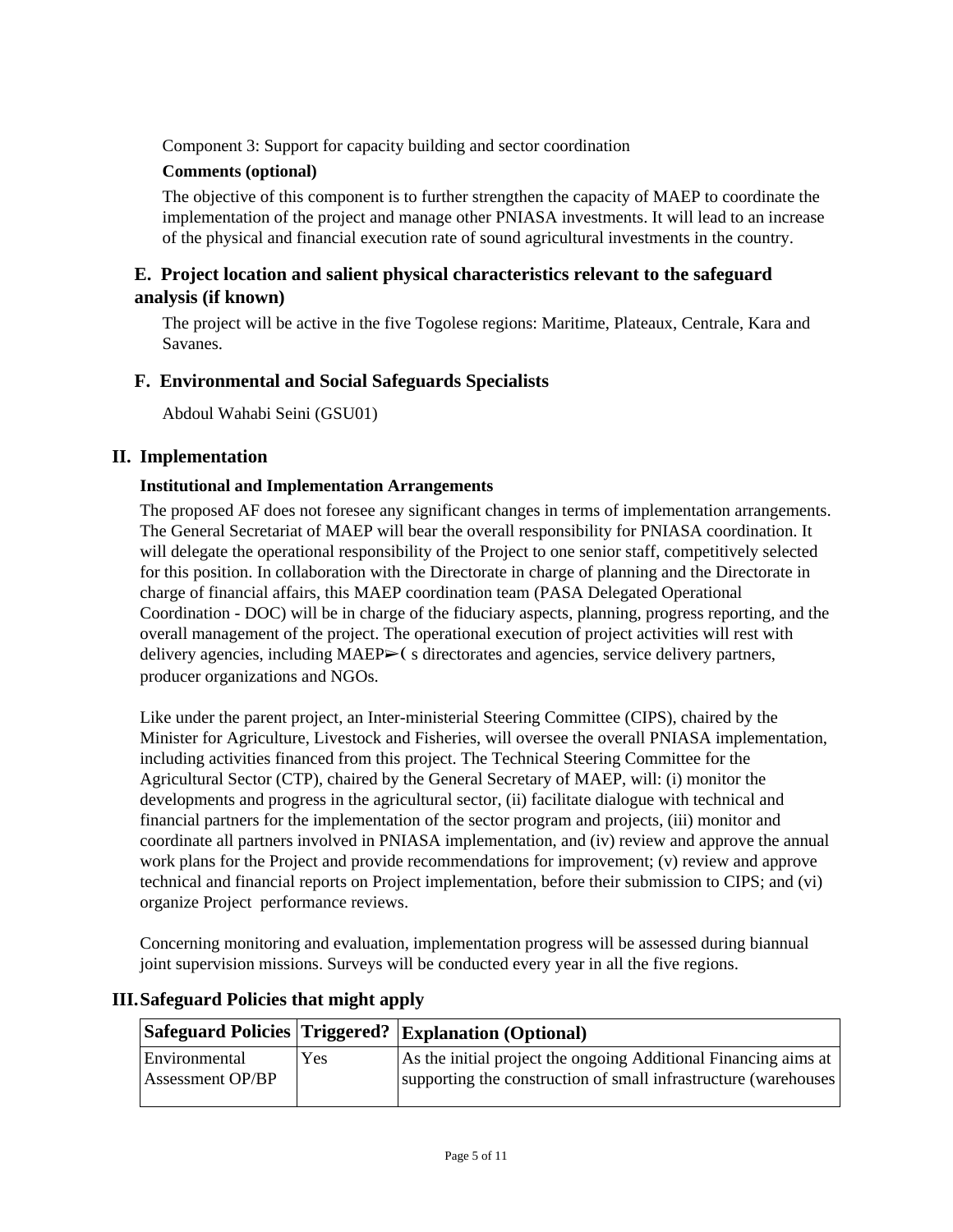| $\overline{4.01}$                                       |                | and drying areas) and the provision of equipment to improve<br>the quality of processed products. These anticipated civil<br>works may induce potential environmental and social adverse<br>impacts. However, the exact location of these investments are<br>yet unknown. Consequently, an Environment and Social<br>Management Framework(ESMF) has been developed,<br>reviewed, consulted upon and disclosed within the Togo on<br>February 03,2017 and at the World Bank $\blacktriangleright$ (s Web site on<br>February 03, 2017                                                                                                                          |
|---------------------------------------------------------|----------------|---------------------------------------------------------------------------------------------------------------------------------------------------------------------------------------------------------------------------------------------------------------------------------------------------------------------------------------------------------------------------------------------------------------------------------------------------------------------------------------------------------------------------------------------------------------------------------------------------------------------------------------------------------------|
| Natural Habitats OP/<br>BP 4.04                         | N <sub>o</sub> | This policy is not triggered as there will be no potential impact<br>on natural habitats.                                                                                                                                                                                                                                                                                                                                                                                                                                                                                                                                                                     |
| Forests OP/BP 4.36                                      | N <sub>o</sub> | The project is not expected to have any impact on forests.                                                                                                                                                                                                                                                                                                                                                                                                                                                                                                                                                                                                    |
| Pest Management OP<br>4.09                              | Yes            | As agriculture project, it intends to increase the productivity.<br>That means, beneficiaries will unquestionably use fertilizers<br>and pesticides to achieve this objective. To make sure all<br>precautions have been taken with the aim to handle a best way<br>adverse impactson environment and human health related to<br>the use of pesticides and other chemical products, the borrower<br>has developed a Pest Management Plan (PMP). After its<br>preparation, this instrument has been reviewed by the Bank,<br>consulted upon and disclosed in-country on February 03, 2017<br>and on the Bank $\triangleright$ (s website on February 03, 2017. |
| Physical Cultural<br>Resources OP/BP<br>4.11            | Yes            | As civil work activities under the Project will involve<br>excavations within the construction of new infrastructures, the<br>probability to discover graves, vestiges, etc. is not negligible.<br>Hence the triggering of the policy. However, no specific<br>safeguard instrument is required. The ESMF that has been<br>prepared includes a chapter in order to provide guidance in<br>case of such discoveries.                                                                                                                                                                                                                                           |
| <b>Indigenous Peoples</b><br><b>OP/BP 4.10</b>          | N <sub>o</sub> | There are no indigenous people as defined by the Bank within<br>the Togo                                                                                                                                                                                                                                                                                                                                                                                                                                                                                                                                                                                      |
| Involuntary<br>Resettlement OP/BP<br>4.12               | Yes            | The project could involve land take. To be in full compliance<br>with the policy, the borrower has prepared a Resettlement<br>Policy Framework (RPF) that has also been reviewed,<br>consulted upon, disclosed in-country on February 3, 2017 and<br>at the World Bank $\triangleright$ (s Website February 3, 2017                                                                                                                                                                                                                                                                                                                                           |
| Safety of Dams OP/<br>BP 4.37                           | No             | The project will not finance any dam construction.                                                                                                                                                                                                                                                                                                                                                                                                                                                                                                                                                                                                            |
| Projects on<br>International<br>Waterways OP/BP<br>7.50 | N <sub>o</sub> | The project will not finance any activities with impacts on<br>international waterways.                                                                                                                                                                                                                                                                                                                                                                                                                                                                                                                                                                       |
| Projects in Disputed                                    | N <sub>o</sub> | The project will not finance any activities in disputed areas.                                                                                                                                                                                                                                                                                                                                                                                                                                                                                                                                                                                                |

## **IV. Key Safeguard Policy Issues and Their Management**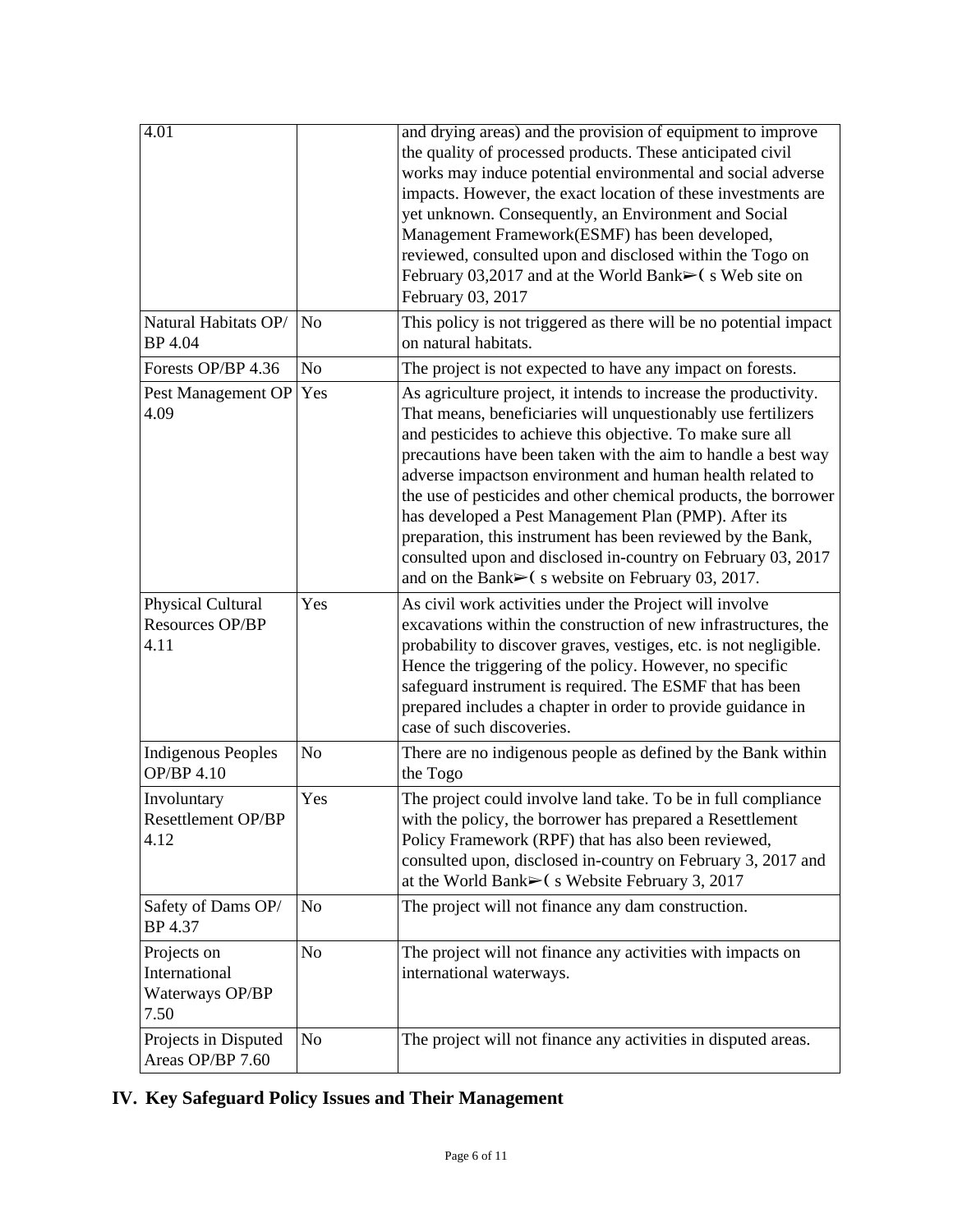#### *A. Summary of Key Safeguard Issues*

**1. Describe any safeguard issues and impacts associated with the proposed project. Identify and describe any potential large scale, significant and/or irreversible impacts:**

There are no significant or irreversible adverse impacts that are expected from the implementation of activities that will be financed under this Additional Financing. Most of the adverse environmental and social impacts associated with these investments will be small-scale and sitespecific. Hence, they will be manageable at an acceptable level.

The project is classified as being EA category B and triggers four safeguards policies which are OP/PB 4.01; OP4.09; OP 4.11 and OP/PB 4.12. To comply with these policies the following safeguard instruments (ESMF, PMP and RPF) have been prepared reviewed, consulted upon and disclosed within the country and at the World bank► (s Website. Regarding the ESMF, it includes a chapter that provide guidance for any physical cultural resources discovery. During the project phase, the ESMF, the PMP and the RPF will be implemented as guidance/guidelines for the activities.

#### **2. Describe any potential indirect and/or long term impacts due to anticipated future activities in the project area:**

Given the nature of the activities and their potential adverse impacts that will be manageable at an acceptable level, no long-term impact due to project activities is foreseen.

**3. Describe any project alternatives (if relevant) considered to help avoid or minimize adverse impacts.**

N/A

**4. Describe measures taken by the borrower to address safeguard policy issues. Provide an assessment of borrower capacity to plan and implement the measures described.**

The borrower has prepared all the required safeguard instruments (ESMF, PMP and RPF).

The ESMF lays out procedures for screening and mitigating impacts from construction and operation of the irrigation schemes, and includes the following: (a) checklists of potential environmental and social impacts and their sources; (b) procedures for participatory screening of proposed sites and activities and the environmental and social considerations; (c) procedures for assessing potential environmental and social impacts of the planned project activities; (d) institutional arrangements for mitigating, preventing, and managing the identified impacts; (e) typical environmental management planning process for addressing negative externalities in the course of project implementation; (f) a system for monitoring the implementation of mitigation measures; and (g) recommended capacity building measures for environmental planning and monitoring of project activities.

The PMP encourages the use of organic fertilizers and biological technics to fight against agriculture predators. In addition to that, It sets up guidance and guidelines with the aim to protect population health and environment integrity in promoting best practices in the case of use of chemical products.

As the ESMF and the PMP, the RPF also helps to clarify the principles, organizational arrangements, and design criteria to be applied to investments to be prepared during project implementation. Investment specific Resettlement Action Plan (RAP) will be prepared in line with the RPF and submitted to the bank, as required, for approval after specific design information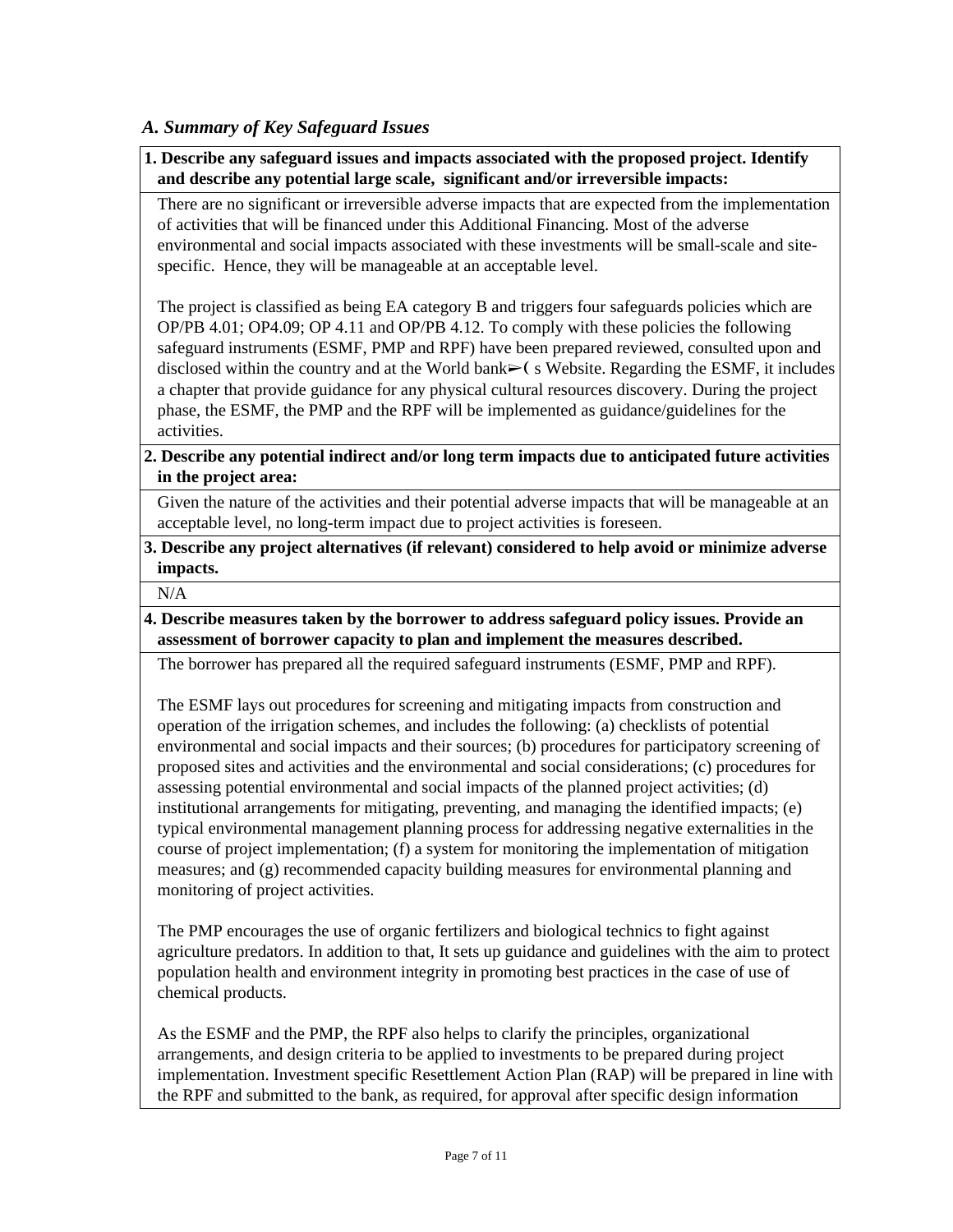becomes available.

Lastly, the physical cultural resources treated as a specific chapter in the ESMF is relevant to provide guidance in how to protect discoveries charged of history or which represents important cultural aspects for communities.

Responsibility and oversight of the Project $\triangleright$  (soverall compliance with national and Bank safeguard policies will be devolved to the environmental and social specialists within PNIASA, as the main persons in charge of project implementation and monitoring of safeguard aspects. They will be working in close collaboration with ANGE (Agence Nationale de Gestion de l➢❨ Environnement) that will also conduct periodic monitoring of ESMPs implementation. The Borrower is familiar with Bank safeguards policies and has reasonable capacity implementing numerous Bank-funded projects in nearly all sectors and, in particular after several generations of irrigated agricultural projects. With this operation, the Project is not only building on many years of experience implementing Bank-funded projects, but also on lessons learned from implementation of those operations such the parent project. This provides the Project team and relevant actors a good framework for smooth implementation of safeguards measures. The safeguard instruments include further provisions for capacity strengthening at all levels for the successful implementation of the Project safeguard measures, in compliance with national and Bank safeguard policies.

#### **5. Identify the key stakeholders and describe the mechanisms for consultation and disclosure on safeguard policies, with an emphasis on potentially affected people.**

Consultations held within this project included farmers, pastoralists, NGOs, farmers➢❨ organizations. In addition to this wide range of actors, several ministries have also been consulted. There are the ministry in charge of Agriculture, Livestock and Fisheries, the Ministry in charge of Environment, and the ministry in charge of water. During the preparation of the ESMF, the PMP and the RPF, all the above stakeholders have been consulted and their comments taken into account. When, the documents have been prepared, another consultation held through a national workshop that took place in Lom $\tilde{A}$ © from May 20 to 26,2016 in order to integrate recommendations, comments and suggestions from main stakeholders into the final version of the documents. The last workshop held from October 3 to 5, 2016 in Lome at the hotel Saint PAULOS. Later, the Client will prepare for each construction site an Environmental and Social Impact Assessment (ESIA) including an Environmental and Social Management Plan (ESMP) and/or a resettlement Action Plan (RAP) based on the screening mechanism contained in the ESMF and the RPF. Stakeholders will be consulted during the preparation of ESIAs, and RAPs.

| <b>Environmental Assessment/Audit/Management Plan/Other</b>                                                 |                |  |  |  |
|-------------------------------------------------------------------------------------------------------------|----------------|--|--|--|
| Date of receipt by the Bank                                                                                 | $07-Nov-2016$  |  |  |  |
|                                                                                                             |                |  |  |  |
| Date of submission to InfoShop                                                                              | $03$ -Jan-2017 |  |  |  |
| For category A projects, date of distributing the Executive<br>Summary of the EA to the Executive Directors |                |  |  |  |
| "In country" Disclosure                                                                                     |                |  |  |  |
| 03-Feb-2017<br>Togo                                                                                         |                |  |  |  |
| Comments:                                                                                                   |                |  |  |  |

## *B. Disclosure Requirements*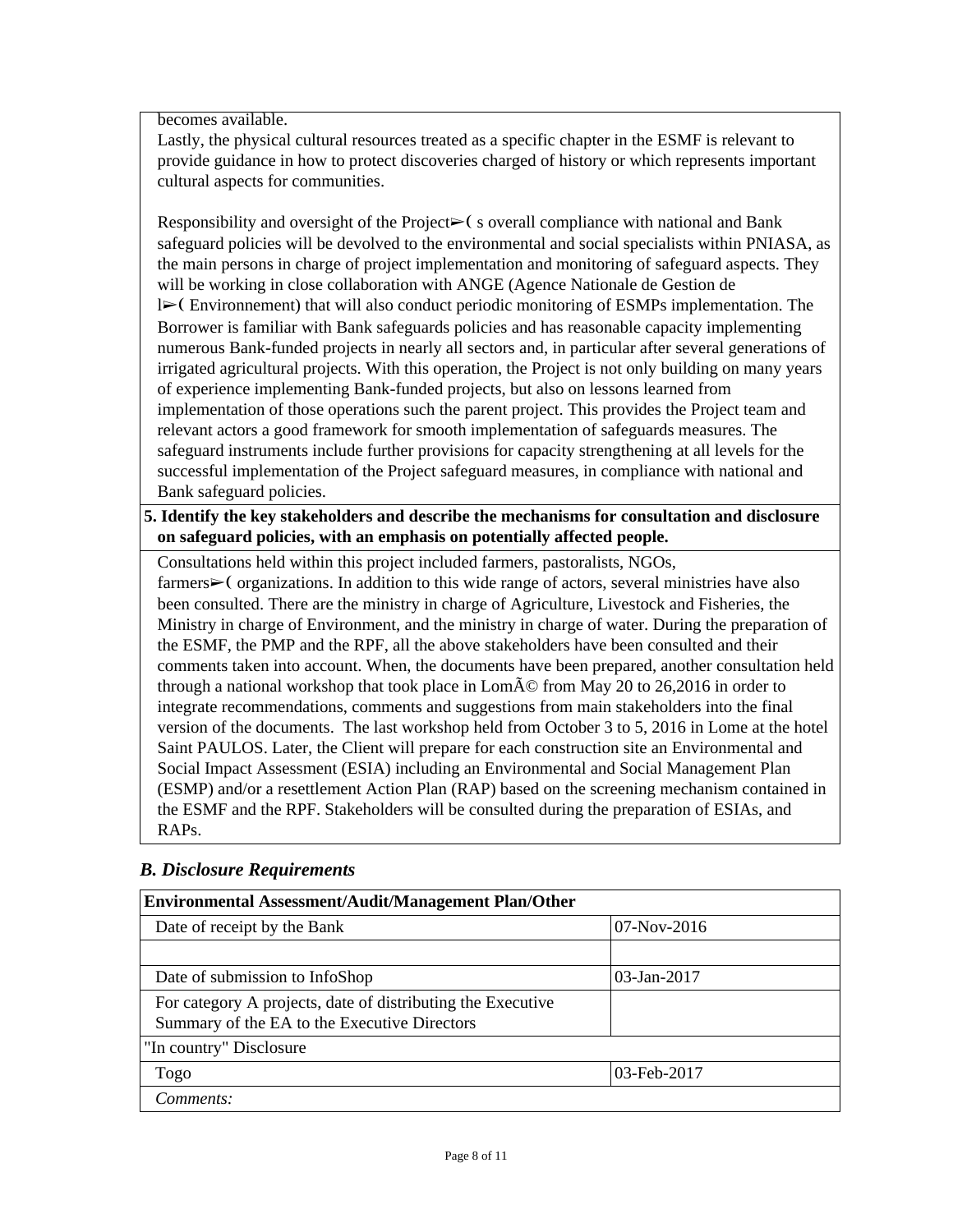| <b>Resettlement Action Plan/Framework/Policy Process</b>                                     |               |  |  |
|----------------------------------------------------------------------------------------------|---------------|--|--|
| Date of receipt by the Bank                                                                  | $07-Nov-2016$ |  |  |
|                                                                                              |               |  |  |
| Date of submission to InfoShop                                                               | 03-Feb-2017   |  |  |
| "In country" Disclosure                                                                      |               |  |  |
| Togo                                                                                         | 03-Feb-2017   |  |  |
| Comments:                                                                                    |               |  |  |
| <b>Pest Management Plan</b>                                                                  |               |  |  |
| Was the document disclosed prior to appraisal?                                               | Yes           |  |  |
| Date of receipt by the Bank                                                                  | $07-Nov-2016$ |  |  |
|                                                                                              |               |  |  |
| Date of submission to InfoShop                                                               | 03-Feb-2017   |  |  |
| "In country" Disclosure                                                                      |               |  |  |
| Togo                                                                                         | 03-Feb-2017   |  |  |
| Comments:                                                                                    |               |  |  |
| If the project triggers the Pest Management and/or Physical Cultural Resources policies, the |               |  |  |

**respective issues are to be addressed and disclosed as part of the Environmental Assessment/ Audit/or EMP.**

**If in-country disclosure of any of the above documents is not expected, please explain why:**

## *C. Compliance Monitoring Indicators at the Corporate Level*

| <b>OP/BP/GP 4.01 - Environment Assessment</b>                                                                                                                                                                  |                            |                  |             |  |
|----------------------------------------------------------------------------------------------------------------------------------------------------------------------------------------------------------------|----------------------------|------------------|-------------|--|
| Does the project require a stand-alone EA (including EMP)<br>report?                                                                                                                                           | Yes $\lceil \times \rceil$ | No [             | NA [        |  |
| If yes, then did the Regional Environment Unit or Practice<br>Manager (PM) review and approve the EA report?                                                                                                   |                            | No $\lceil$      | NA [        |  |
| Are the cost and the accountabilities for the EMP incorporated<br>in the credit/loan?                                                                                                                          |                            | $\overline{N}$ o | $NA$ [      |  |
| <b>OP 4.09 - Pest Management</b>                                                                                                                                                                               |                            |                  |             |  |
| Does the EA adequately address the pest management issues?                                                                                                                                                     | Yes [ $\times$ ]           | No $\lceil$      | NA [        |  |
| Is a separate PMP required?                                                                                                                                                                                    | Yes [ $\times$ ]           | $\overline{N}$ o | $NA \Gamma$ |  |
| If yes, has the PMP been reviewed and approved by a<br>safeguards specialist or PM? Are PMP requirements included<br>in project design? If yes, does the project team include a Pest<br>Management Specialist? |                            | No $\lceil$      | $NA$ [      |  |
| <b>OP/BP 4.11 - Physical Cultural Resources</b>                                                                                                                                                                |                            |                  |             |  |
| Does the EA include adequate measures related to cultural<br>property?                                                                                                                                         | Yes $\lceil \times \rceil$ | $\overline{N}$ o | NA [        |  |
| Does the credit/loan incorporate mechanisms to mitigate the<br>potential adverse impacts on cultural property?                                                                                                 | Yes $\lceil \times \rceil$ | No [             | NA [        |  |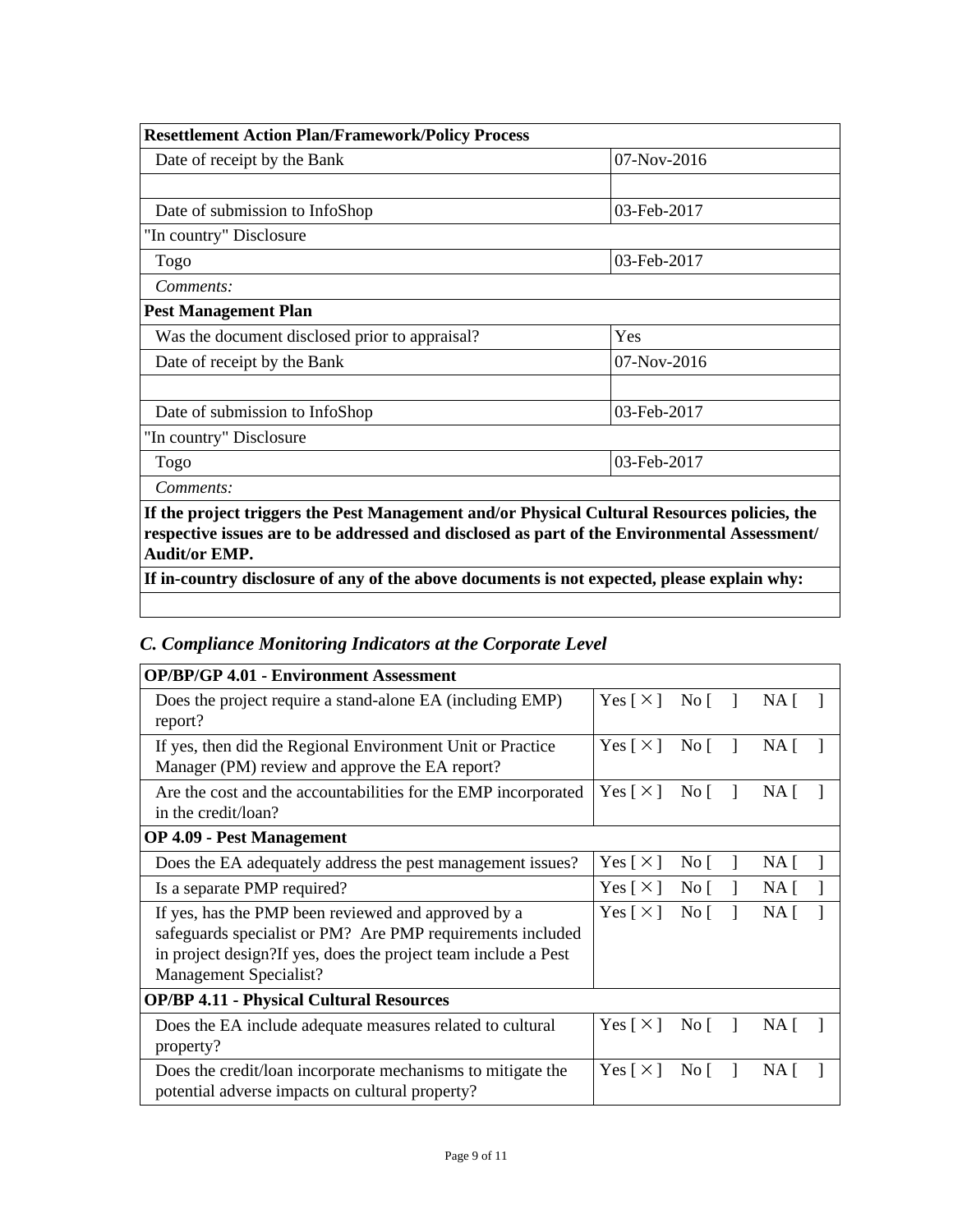| <b>OP/BP 4.12 - Involuntary Resettlement</b>                                                                                                                                       |                              |                   |              |                                 |
|------------------------------------------------------------------------------------------------------------------------------------------------------------------------------------|------------------------------|-------------------|--------------|---------------------------------|
| Has a resettlement plan/abbreviated plan/policy framework/<br>process framework (as appropriate) been prepared?                                                                    | Yes [ $\times$ ]             | No <sub>1</sub>   | 1            | $NA$ [                          |
| If yes, then did the Regional unit responsible for safeguards or<br>Practice Manager review the plan?                                                                              | Yes $[\times]$               | No <sub>[</sub> ] | $\mathbf{I}$ | NA <sub>[</sub> ]               |
| Is physical displacement/relocation expected?                                                                                                                                      | Yes $\lceil$<br>$\mathbf{1}$ | No <sub>1</sub>   | $\mathbf{I}$ | TBD $[\times]$                  |
| Provided estimated number of people to be affected                                                                                                                                 | Yes $\lceil$<br>$\mathbf{I}$ |                   |              |                                 |
| Is economic displacement expected? (loss of assets or access to<br>assets that leads to loss of income sources or other means of<br>livelihoods)                                   |                              | No <sub>1</sub>   | 1            | TBD $[\times]$                  |
| Provided estimated number of people to be affected                                                                                                                                 |                              |                   |              |                                 |
| The World Bank Policy on Disclosure of Information                                                                                                                                 |                              |                   |              |                                 |
| Have relevant safeguard policies documents been sent to the<br>World Bank's Infoshop?                                                                                              | Yes [ $\times$ ]             | No [              | $\mathbf{1}$ | $NA$ [<br>-1                    |
| Have relevant documents been disclosed in-country in a public<br>place in a form and language that are understandable and<br>accessible to project-affected groups and local NGOs? |                              | No <sub>1</sub>   | 1            | NA [                            |
| <b>All Safeguard Policies</b>                                                                                                                                                      |                              |                   |              |                                 |
| Have satisfactory calendar, budget and clear institutional<br>responsibilities been prepared for the implementation of<br>measures related to safeguard policies?                  | Yes [ $\times$ ]             | $\overline{N}$ o  | $\mathbf{1}$ | NA [<br>$\mathbf{1}$            |
| Have costs related to safeguard policy measures been included<br>in the project cost?                                                                                              | Yes [ $\times$ ]             | No <sub>[</sub> ] | $\mathbf{I}$ | NA <sub>1</sub><br>$\mathbf{1}$ |
| Does the Monitoring and Evaluation system of the project<br>include the monitoring of safeguard impacts and measures<br>related to safeguard policies?                             | Yes $[\times]$               | No [              | $\mathbf{I}$ | NA [<br>1                       |
| Have satisfactory implementation arrangements been agreed<br>with the borrower and the same been adequately reflected in<br>the project legal documents?                           | Yes [ $\times$ ]             | No <sub>[</sub> ] | $\mathbf{I}$ | NA <sub>1</sub>                 |

## **V. Contact point**

**World Bank**

Contact: Erick Herman Abiassi Senior Agriculture Economist

#### **Borrower/Client/Recipient**

Name: Contact: Title: Email:

# **Implementing Agencies**<br>Name: Ministere de l'I

Ministere de l'Economie et des Finances Contact: Sani Yaya